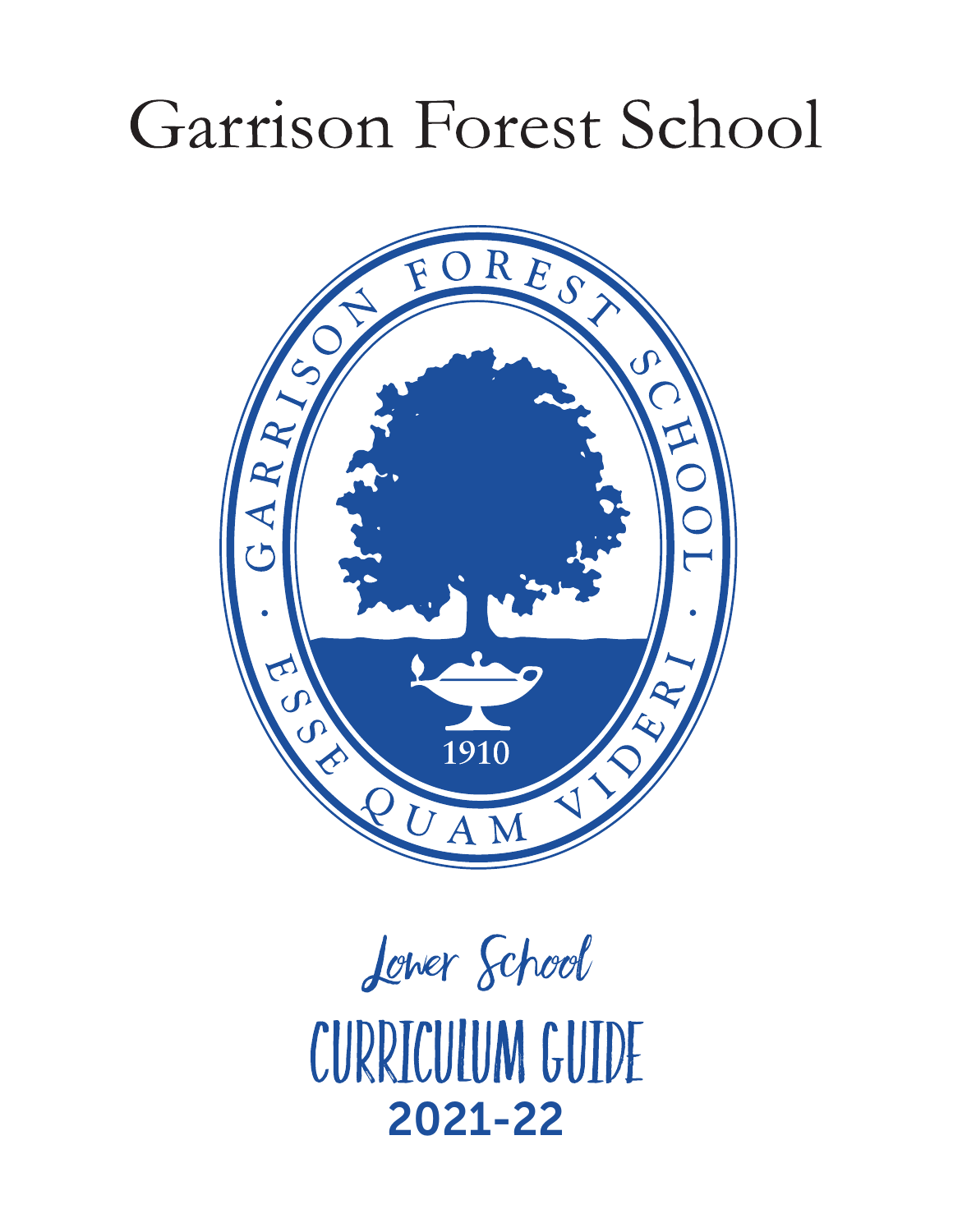### Mission and Philosophy of Garrison Forest School

At Garrison Forest School, we prepare our students in and out of the classroom to thrive in a complex, changing world by

- challenging them to strive for academic excellence and to grow into informed, independent, and creative thinkers;
- cultivating an authentic and resilient sense of self, grounded in respect and integrity;
- creating a diverse and inclusive community built on a spirit of caring;
- inspiring young women to lead and to serve with passion, purpose, and joy.

Our motto informs our mission: *Esse Quam Videri*, To Be Rather Than To Seem.

# Statement of Respect

The Garrison Forest School community is deeply committed to equity, honesty, kindness, and respect as part of the educational experience. To this end, we

- celebrate diversity both within our community and our curriculum;
- are concerned for the well-being of all people;
- seek to build the self-esteem of all people;
- aspire to promote the understanding of all people.

We recognize the dignity and worth of all individuals. To protect their rights we confront bias, prejudice, and discrimination. Garrison Forest School does not condone any behavior which is inconsistent with these tenets. We believe that it is unacceptable for our spoken and written language and behavior to demean anyone's physical characteristics, as well as anyone's ethnic, gender, personal, racial, religious, or sexual identities. We, as individuals, must take responsibility for our words and deeds and respect all people.

### GARRISON FOREST SCHOOL SCOPE OF PROGRAMS

Garrison Forest School offers an exceptional elementary, middle, and high school program for girls beginning in Kindergarten. For grades 8-12, Garrison Forest also has a regional, national, and international boarding program. The coed Preschool begins with a Parent-Toddler program and has classes for two, three, and four-year-old boys and girls. At the heart of every program are dedicated, talented faculty members helping each child reach his or her full potential to lead a life of purpose. For more information on the Preschool, Lower School, Middle School, Upper School or boarding program, please visit www.gfs.org or contact the Admission Office at (410) 559-3111.

### NWEA TESTING

All grades, Kindergarten through Fifth Grade, are enrolled in the Northwest Evaluation Association assessment program in which each girl is assessed two to three times a year in Math, Reading, and Language Usage. The assessments provide valuable information on each girl's yearly progress; the feedback is immediate and helpful in providing individualized academic plans and strategies.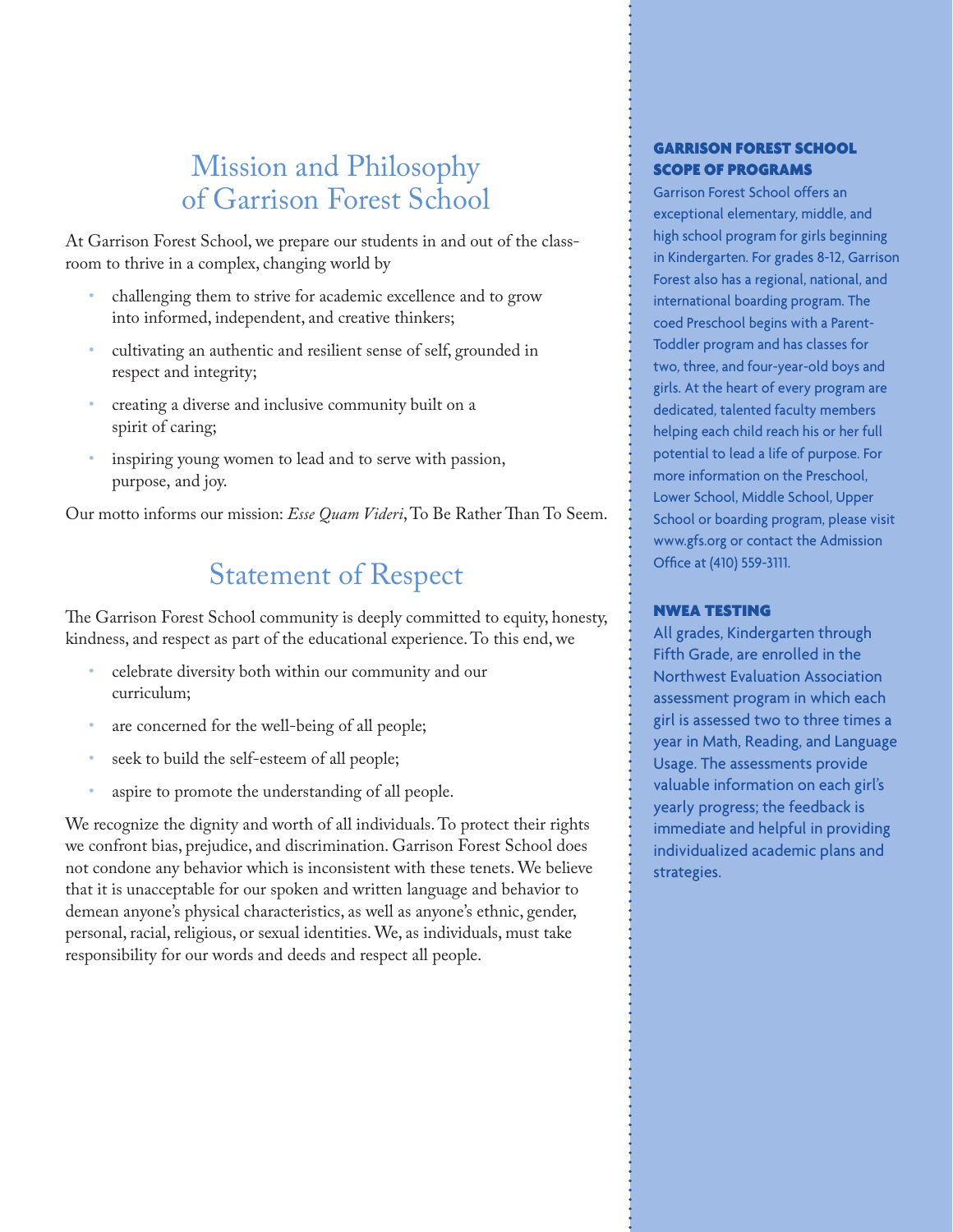### AN OVERVIEW OF THE LOWER **SCHOOL**

The Lower School is comprised of Kindergarten through Fifth Grade. From Kindergarten through Twelfth Grade, Garrison Forest is a college preparatory school for girls.

Grades: daily from 8:00 until 3:30 (with the exception of Friday mornings when school begins at 8:50).

### Kindergarten through Fifth

**Our Classes:** In Kindergarten to Fifth Grade, students are placed heterogeneously into homerooms. For reading and math, smaller flexible groupings allow for the challenge, enrichment, and support that best serve the needs of individual students.

Afterschool Care: beginning at age five, care is available until 6:00 P.M.

### HIGHLIGHTS OF THE LOWER **SCHOOL**

Five-Day Schedule: Friday mornings: As faculty members are involved in meetings every Friday morning, the school day will begin at 8:50. Complimentary care will be provided for those children who will need supervision prior to 8:50.

Over three-fourths of the lead teachers have advanced degrees in the field of education.

An extensive professional development program encourages faculty to stay abreast of advances in education, child development, and technology.

Access to three age-appropriate playgrounds and 110 acres of paths, woods, and fields allows for free play and supervised walks including visits to horses in the barn or to the fields.

Numerous extra-curricular activities after school include Robotics, Girl Scouts, Lacrosse, Cooking, Dance, Field Hockey, Instrumental Music, and Riding.

Reading Buddies and all-school activities pair younger students with older role models.

Every spring First through Fifth Graders participate in a Lower School-wide poetry recitation event.

Fifth Graders enjoy additional responsibilities, leadership opportunities, and privileges including running for Light Blue and Dark Blue Captains and being elected by Lower School students.

An Academic Resource Coordinator works with students, ensuring that the reading groups are small enough for each student to succeed.

# Kindergarten

As they begin their journey in the Lower School, our Kindergarten students learn through curricular themes, projects, plays, field trips, and daily playground/ outdoor time. The program offers a wealth of cognitive and social experiences within a developmentally appropriate framework. Printed material, art, music, scientific exploration, literature, mathematics, poetry, cooking, and small and large motor activities are incorporated into the day to foster the development of a solid foundation for more advanced academics. Free play also plays an important role in helping the children develop creativity, the ability to understand alternate points of view, and the leadership and cooperative skills that will be valuable throughout their lives.

Language arts and math concepts are revisited and expanded as the children progress through a carefully designed set of skills. They are challenged at their different readiness levels through multi-sensory activities that emphasize learning through meaningful experiences. Expressive and receptive language, phonics, and whole language reinforce phonemic awareness, letter-sound relationships, high frequency and sight words, visual and auditory discrimination, and comprehension. In conjunction with the best children's literature and other reading materials, correct letter formation and spacing of letters is learned and practiced through our phonics program, *Fundations*. Writer's Workshop works hand-in-hand with reading to foster the development of students who view printed material as an integral and joyful part of their lives. Students learn how to write and draw persuasively, to teach readers about topics they know well, and thoughtfully tell stories from their lives. Handwriting and fine motor activities accompany these writing opportunities and develop their confidence in written expression. Short performances, "show and share", and imaginative play reinforce age-appropriate public-speaking skills that develop self-assurance and comfort in effective oral communication.

Our approach to math begins by providing an environment where our students see themselves as capable mathematicians, constructing meaning as they explore and attempt to make sense of the world around them—mathematically. We work with our students to search for patterns, develop relationships, construct models, and solve problems using context-based investigations and inquiries. Students develop a strong number sense by constantly working with numbers, deepening their understanding of how numbers relate. *Investigations Math* units include number recognition, patterns, sets, sorting, addition, subtraction, estimation, graphing, geometry, and measurement. Students spend much of their math period investigating relationships between numbers as they collaboratively problem solve. It is well-suited to the hands-on needs of Kindergarteners.

## Dear Parents,

Our primary goal is to instill a love of learning in all of our students. We hope this guide gives you a sense of our outstanding curriculum and a feel for the environment of warmth and understanding in which it is provided. We always strive to balance the exhilaration of discovery and exploration with the security of routine and trusting, respectful relationships. As the curriculum engages each student's interest and enthusiasm, every girl is encouraged to advance as far as her maturity, interest, and ability permit in every area. We stress group collaboration and cooperation, just as we recognize and support individual needs and differences.

Close ties between the School and our families allow us to work together to support and appreciate each student as an individual. Communication between parents, teachers, and administrators is encouraged in numerous ways, from formal and informal parent conferences to progress reports. Parent involvement in the life of the School community is always welcome.

In all aspects of the day, respect, fairness, kindness, and courtesy are given foremost attention. The students learn values through countless "life lessons" where they're guided in their ability to interact respectfully with both adults and peers. Independence and the acceptance of responsibilities, challenges, and limits are also emphasized. As our students move through Garrison Forest School with increased confidence and competence, the teachers revel in their successes, keeping a close eye on those they have taught and those they will teach. Ours is a community in the true sense of the word. Please use this guide as a beginning step in getting to know Garrison Forest. And continue the process with visits to our website (www. gfs.org) and our campus. A warm welcome awaits you!

Sincerely,

Laie E. Futton

Gail E. Hutton Head of Lower School

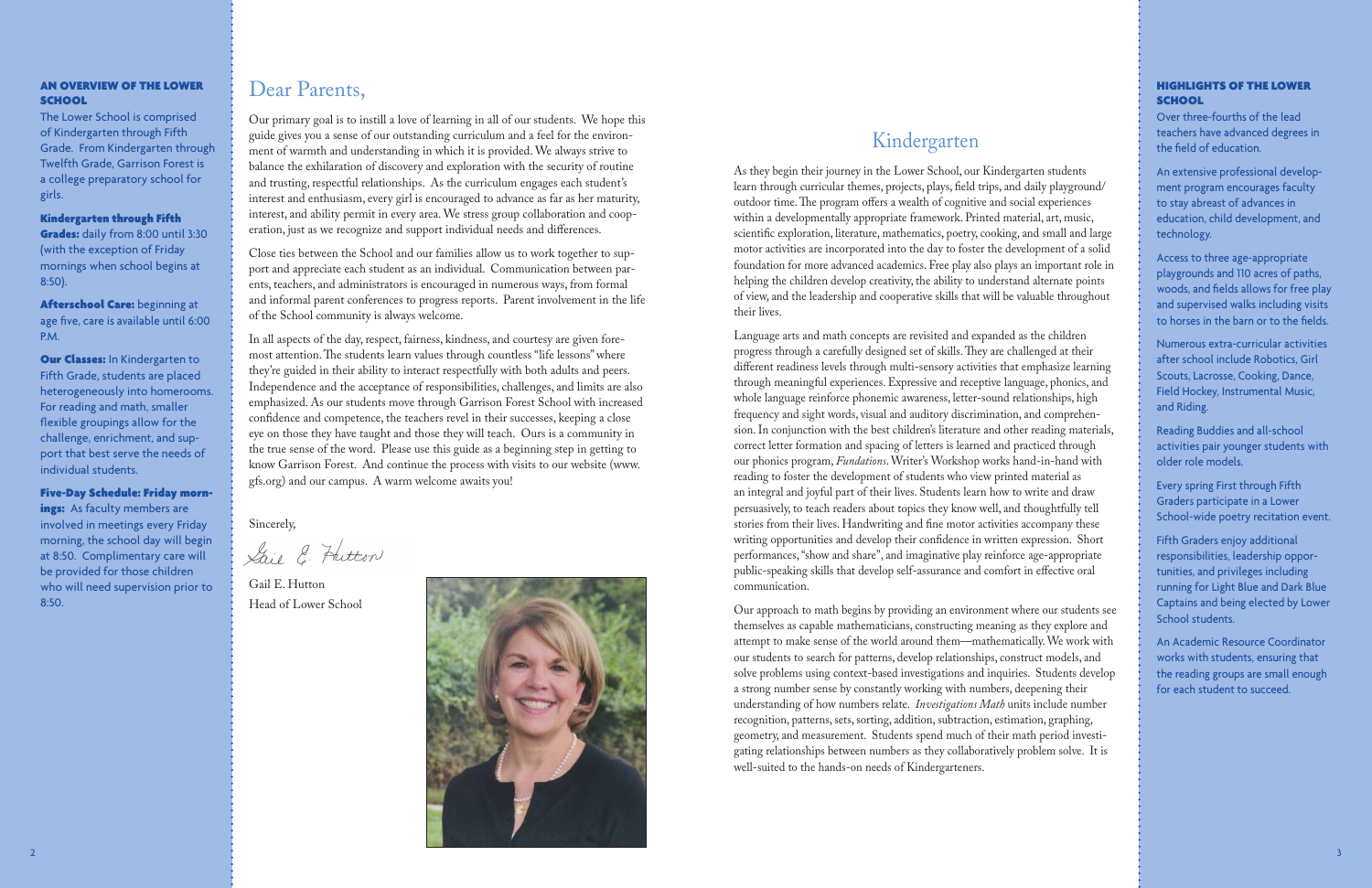#### GUIDANCE AND DISCIPLINE

In keeping with our mission and core values the focus is on developing a caring and respectful community. We understand that a child's social-emotional development is just as important as her academic growth and development. With this in mind, we purposefully teach cooperation and collaboration and maintain the routines and consistency children need. Every homeroom uses the Responsive Classroom approach to create a caring and supportive environment where students feel safe to take risks and make mistakes. The first six weeks of school is spent building the classroom environment. Students gather together every morning for their classroom Morning Meeting, where they greet and learn about each other, play games, and get excited about what the day will bring. Each student takes time in the beginning to the year to thoughtfully generate a Hope and Dream (goal) for the year. The class then creates their own Class Contract, which is a set of rules to help their classmates achieve their Hopes and Dreams. These class contracts are referred to throughout the year in homeroom and specials' classes. With their extensive experience in education, child development, and social emotional development, our teachers and school counselor have a level of expertise that allows them to collaborate closely to meet the needs of the "whole" child.

All adults in the community model our goals, and we use literature, group and individual discus sions, and group activities to address situations that arise. Expectations are clearly outlined and discussed with the children regularly. Our school counselor regularly visits classrooms to engage in age-appropriate social skills lessons, including group discussions and activities, that promote prosocial behaviors. The safety and overall well-being of each child is our highest priority. If teachers sense conflict developing between young children, it can often be deterred with redirection and reminders. If transgressions occur, teachers intervene as necessary by using logical consequences. An uncooperative child can often be moved to action with the gentle encouragement of an adult who has established a relationship of trust and respect. Students are encouraged to reflect on their behavior and resolve to make better choices. Sometimes privileges are withdrawn so they learn to connect their actions with logical consequences. Aggressive behavior, however, is stopped immedi ately and calmly discussed privately with the child.

At the heart of the program is communication with families. The Lower School administrators, teachers, and school counselor work closely with parents to develop a plan of action to assist when remediation is needed. We employ a team approach, as we understand the efforts of faculty, parents, and administrators are all important in the creation of an optimal learning environment.

#### GLOBAL STUDIES

The language arts curriculum is designed to develop reading competency, fluency, and understanding as well as foster a love for reading. Using the Reading Workshop approach and literature sets for guided reading, our students build con fidence and competence in reading. They cultivate an interest in, and appreciation for the written word. Phonics instruction *(Fundations)* and word study provide the necessary foundation to achieve successful decoding, fluency, and spelling skills. Teachers also encourage daily independent reading at school and at home.

By the time a student leaves the Lower School, she will be able to say that she has gone around the world! For our students, solutions to problems around health, the environment, natural resources, the economy, and even the cultivation of creative arts will be among some of the challenges they will face. The world is present in their daily lives through technology, mass media, economic interdependency and global mobility. We know that effective approaches to theses complex and interconnected issues are centered on a set of skills such as global collaboration, empathy, creativity, and effective communication. Each year, between November and March our students will engage in an integrated study of countries from one of six continents. By the time a student has reached Fifth Grade she will have studied all six continents and will leave the Lower School with an informed understanding of families and cultures across the globe as well as within the School. The Global Studies program will culminate with a "Global Studies Fair" where parents and special friends are invited to enjoy country presentations. As students complete their study they come to recognize the similari ties they share with children across the globe as well as value and respect the unique differ ences each culture adds to the richness of our world.

### SPANISH PROGRAM

The Lower School Spanish program is designed to improve oral proficiency and second language skill development. Our approach to language instruction is to create an environment in which students focus on using the language in real-world, authentic activities. Cultural understanding is built by integrating content on local foods, customs, stories, etc., from different Spanish speaking countries across the continents. The same textbook series is used from First Grade through the Fifth Grade, and themes are reinforced each year by building on familiar words and intro ducing additional vocabulary. Every class begins with a student leading her classmates in an oral exercise. In this way, each girl becomes comfortable hearing herself use Spanish and experi encing others' responses to her. Throughout the year, the class actively engages in learning the three modes of communication: interpersonal, interpretive, and presentational.

### First Grade

During Writer's Workshop, students write informatively, narratively, and persua sively as they learn specific writing techniques through personalized instruction. Specifically, students learn how to write compelling reviews, interesting nonfiction chapter books, and vivid narratives about stories from their lives. A final researchbased expository report on a chosen dog breed culminates the year. Grammar and sentence mechanics are critical components of the writing curriculum; our competent, cogent writers learn the importance of logic, clarity, and thoughtful ness through our *Patterns of Power* curriculum as they develop their writing voices.

The mathematics program, *Investigations Math*, is designed to develop confident mathematical thinkers and flexible problem solvers. Concepts and strategies in arithmetic, algebra, and geometry engage the students to reason mathematically by developing number sense and a variety of problem solving approaches. The girls are encouraged to creatively explore different solutions to authentic and relevant problems. The students competently explain their mathematical thinking verbally and in written form to justify their answers using appropriate vocabulary in a meaningful and logical sequence. Teachers regularly provide opportunities and experiences for students to work collaboratively and participate in small group discussions. A wide variety of resources including manipulatives and technology reinforce learning and exploration in the classroom. Our teachers engage the girls at all levels of conceptual understanding, appropriately supporting and challenging them to ensure confidence as they progress in our program.

Homework begins in October and is limited to 20 to 30 minutes each night, with an additional 20 minutes of free reading.

The First Grade participates in a Global Read Aloud Program in which other students from all over the world read the same (age appropriate) book. They then connect with students using Skype, Edmodo and blogging; activities that relate to the shared read-aloud are completed during the six week program.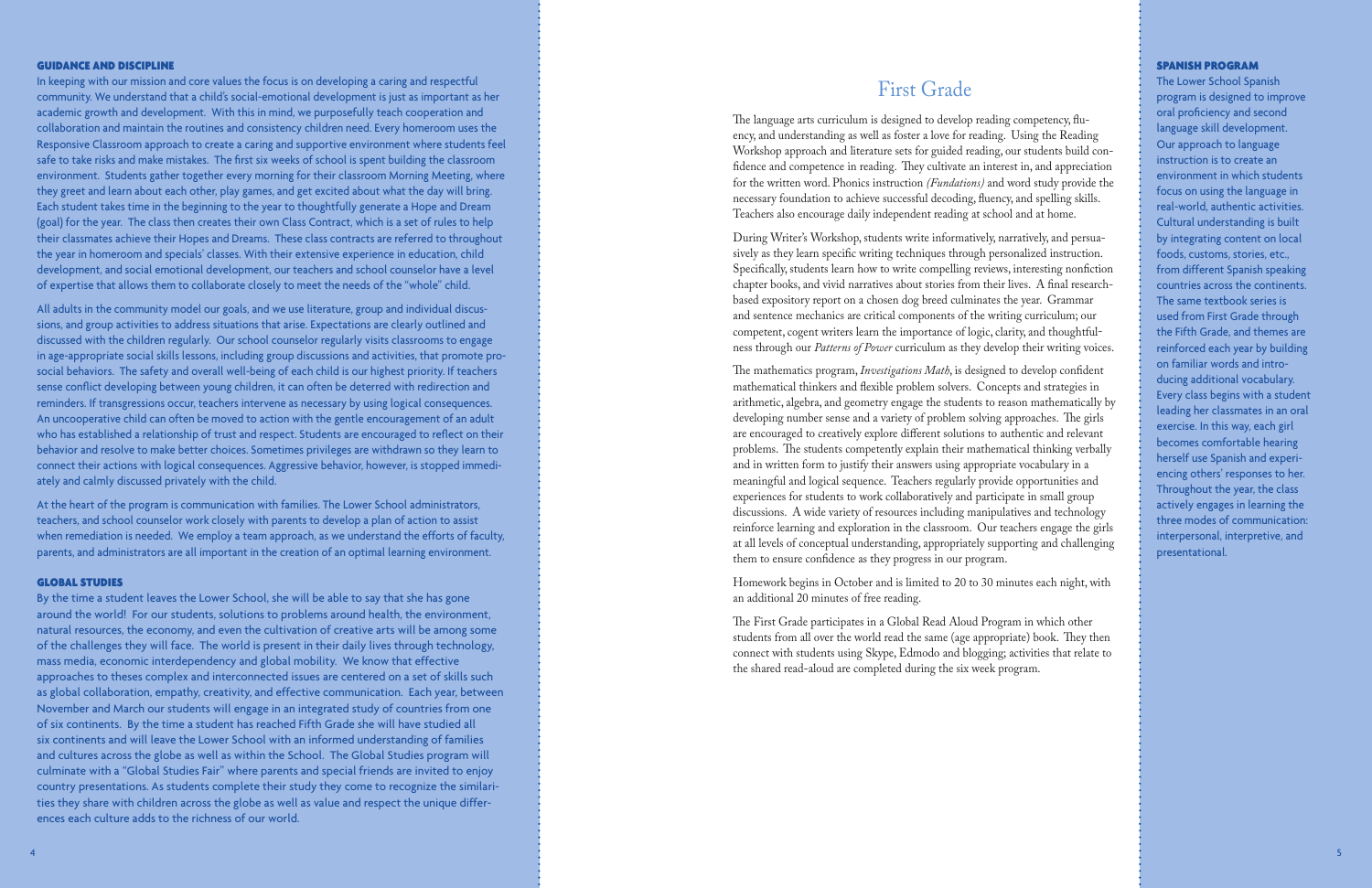### ART CLASSES

Beginning in Kindergarten, students have Art classes in our large, bright studio where there is ample space for a variety of projects and a kiln for pottery and sculpture. Using 2D and 3D formats and a variety of media, students develop an appreciation for the art of other cultures alongside an awareness of the beauty around us. Hands-on, open-ended projects include collage, sculpture, paint, textiles, watercolor, printmaking, ceramics, mosaics, woodworking, and mixed media. The year culminates in an Art Show where work from each student is exhibited.

#### MUSIC CLASSES

Music classes give children the tools to express themselves musically in meaningful and joyful ways. Songs and activities are chosen to develop skills, supplement classroom themes, promote musical understanding and appreciation, develop the ability to hear and generate the patterns and sounds of language, and enhance the appreciation of different cultures. The children sing, play Orff instruments, experiment with music and patterns, and participate in several performances including all-school Winter and Spring Concerts. Lessons include classical music as well as contemporary and multicultural selections that represent various styles, eras, genres, and traditions. The children sing, move, and play instruments as they enjoy the beats and rhythms that are closely aligned with reading and counting.

### Second Grade

Working in small groups, the Second Grade students develop fluency, expression, and comprehension skills as they become more proficient and deeper readers. The phonics *(Fundations)* and word study programs continue to develop an understanding of word structure and vocabulary through daily lessons and practice of Greek and Latin roots and affixes. The teachers also deepen comprehension skills through factual, analytical, and inferential questioning and lively book group discussions. Our comprehensive literacy program embeds guided reading to ensure our students construct their own individualized literacy processing system—getting to know themselves as readers. They read leveled books, poetry, biographies, and plays in order to build reading competencies by continually making meaning and developing a confident voice to reflect their thinking. Reading is often integrated with social studies and science, emphasizing the importance of making meaningful connections using fictional and non-fictional texts. Our reading program strives to stimulate an inspired interest in books and foster a life-long love of reading.

Second Grade students focus on fluency and accuracy in their writing. During Writer's Workshop, students learn about opinion, narrative, and informative writing as they explore mentor texts and progress through the writing process. Students use examples from the text to write letters about their opinions about books, write science-based nonfiction books, and study various authors to help them write their own narrative texts. Research skills and nonfiction writing are further developed with individual animal reports. Cursive handwriting begins in the late fall; our approach emphasizes simplicity of form ensuring legibility and confidence. Students learn how essential grammar conventions make meaning in our grammar program, *Patterns of Power*.

Mathematical confidence and success continue to develop in our Second Grade math classrooms. A spiraling approach in which new skills and concepts are taught and then revisited in subsequent lessons and grades builds deep conceptual understanding and keen number sense. The girls master basic math facts through this deep understanding of numbers and the way in which numbers relate to one another. Developing a strong number sense continues to be emphasized through consistent practice working with numbers and flexibly trying different strategies to solve challenging problems. Additional content includes place value, measurement, picturing and naming fractions, money, and geometry. The classrooms come to life through Math Workshops as the girls experiment with problem solving activities which are integrated into the *Investigations Math* curriculum. The workshops foster mathematical risk-taking and allow the girls to engage in lively, thoughtful mathematical discussions. Regular formal and informal assessments help track each student's progress.

The Second Grade has nutrition as its community service focus. Students take the lead in educating the community about its importance both for Baltimore and for children across the globe. They spearhead a project in which the First to Fifth Grade students, parents, and Upper School helpers make hundreds of lunches for a local soup kitchen, Our Daily Bread.

#### PHYSICAL EDUCATION

The goal of our Physical Education program is to instill in our students the joy of movement which they will carry with them throughout their lifetimes. The teachers also help each student achieve and maintain her personal best level of wellness, including healthy choices and practices. The emphasis is on fun, buildable activities that promote locomotor and nonlocomotor skills, spatial awareness, personal space, strength, balance, and eye-hand coordination. Cooperative and competitive games are introduced, and developed according to grade level, allowing for the development of physical skills as well as self-confidence, initiative, and responsibility. As the teachers introduce the prerequisite skills for soccer, lacrosse, basketball, field hockey, tennis, and other cooperative games, they reinforce the rules necessary for fair play. There are a variety of special units that are offered thanks to our unique campus and signature opportunities. Once per week all grades in the Lower School participate in Power Walks. The girls hike through the woods, walk to the pond, go down to the barns, and get to know our entire campus. This allows for a non-competitive, social, emotional, and physical experience for the girls to be outside, appreciating our seasons, animals, land, and each other. Another special unit involves our Riding/Polo/ Dance program for every 4th and 5th grader. The girls learn safe equestrian practices, how to maintain balance on a horse, and how to safely swing a polo mallet. In Dance, they learn class etiquette, memorize steps for a routine, and perform a dance in Grizzly Gathering, as well as in costume for the Winter Concert. The science and awareness of health, in mind, body, and spirit, are integral to our daily activities in Physical Education at Garrison Forest.

# Third Grade

Third grade literacy continues to foster a love of reading and encourage independent, reflective thought. As they develop a sense of agency in terms of their reading choices, they are thoughtfully guided and encouraged to deeply read in a particular genre they find appealing. They learn the importance of building a rich reading life and explore a wide variety of texts across genres with the careful and personalized guidance of their teachers. In flexible reading groups the girls develop deeper critical thinking skills and acquire experience in participating in robust and respectful classroom discussions. Students learn that insightful contributions as well as attentive listening make for healthy and balanced conversations and dialogues.

The writing process comes to life throughout the year during Writer's Work-Shop as the girls practice writing descriptive narratives and expository essays. They have the opportunity to practice writing expository essays through the Third Grade State Project and the Global Studies curriculum. They use reference materials with increased regularity and work closely with the librarian and digital learning specialist to conduct research for these projects. In addition, as part of the Beginnings and Beyond curriculum, the students write their own fables. Many of the writing pieces in Third Grade are directly related to the larger projects that they undertake. The students also do a tremendous amount of writing through their novel studies. Grammar, using *Patterns of Power*, and word study are woven throughout the reading and writing programs. By now, Garrison girls are becoming more confident, complex writers who take pride in showcasing their best work at the culmination of each project.

Third Grade students explore concepts and problem solving using *Investigations Math*. The teachers focus on adding, subtracting, multiplying and dividing multi-digit numbers, evaluating data from graphs, understanding fractions, and converting measurements. In addition to developing proficiency with basic math facts, the girls explore challenging and relevant word problems which require several steps to solve. As the teachers emphasize mental math and probability, number sense continues to be developed. The girls regularly work in collaborative groups and engage in small group discussions to foster logical, mathematical thinking and communication skills. Teachers empower confident math students through consistently fostering a growth mindset and celebrating struggles and challenges. A wide variety of resources including manipulatives and online services provide support, enrichment and mathematical exploration. Regular assessments provide the positive feedback that supports assured mathematicians.

Third Grade enjoys two signature learning experiences: The Third Grade State Report and Beginnings and Beyond. Each third grader researches and becomes an expert on a state within the United States for the Third Grade State Report. Beginnings and Beyond examines the history of enslaved, native, and colonial people from the mid-1600s to mid-1700s. Both of these learning experiences integrate reading, writing, history, music, PE, science, Spanish, and art. Upon completion, families are invited to enjoy the wonderful work which the girls accomplished across multiple disciplines.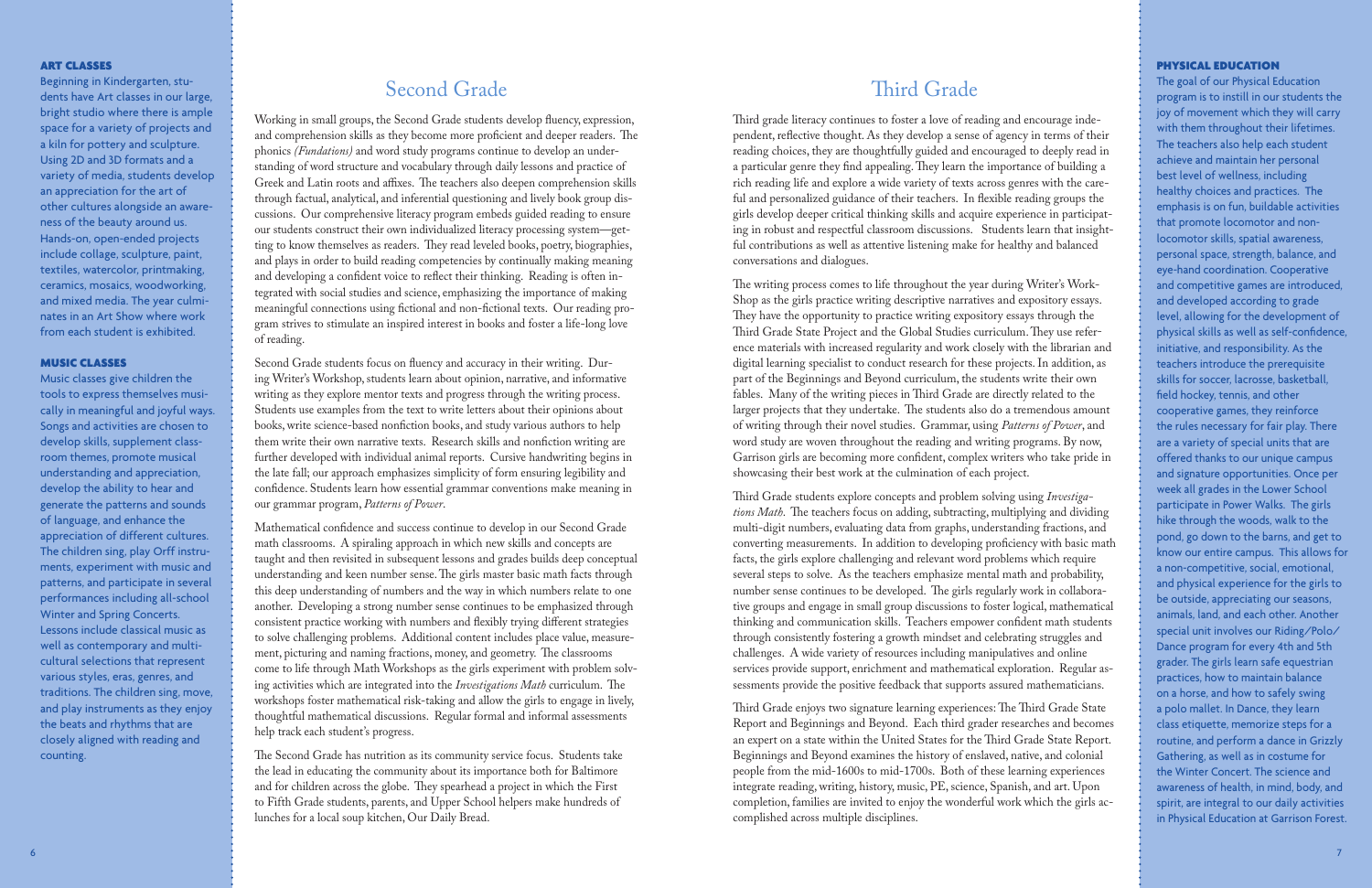### STEM CURRICULUM

The Lower School STEM program is an integrated approach to Science, Technology, Engineering, and Math that provides Kindergarten through Fifth Grade students with opportunities for hands-on experiences and real-world applications of these disciplines.

### **SCIENCE**

STEM class is designed to immerse students in inquiry-driven activities and projects that will allow them to feel like scientists. As students progress through the curriculum they are introduced to and practice using increasingly advanced scientific skills. The utilization of these skills support the investigation and exploration of scientific disciplines such as astronomy, biology, chemistry and physics.

### **TECHNOLOGY**

Technology: As part of the STEM curriculum, students in K-5 attend weekly Digital Discoveries classes where they begin building the foundational skills necessary for lifelong digital literacy. Underscored each year by a growing understanding of basic functionality, best practices, and responsible use, students learn to leverage digital tools to create, collaborate, communicate, and problem-solve. Projects include opportunities to explore applied productivity tools, computational thinking, coding, and digital design.

### ENGINEERING

Throughout the STEM curriculum, students tackle content-based engineering and design challenges. This integrated approach to engineering provides learners with authentic opportunities to practice Design Thinking, an iterative approach to problem-solving that combines observation, research, ideation, prototyping, and testing.

#### MATHEMATICS

Math is pervasive in the STEM classroom. Students solve equations, measure angles, estimate, and use spatial relations in varying degrees and at appropriate levels throughout the STEM curriculum.

#### OUTDOOR EDUCATION

Although many Lower School classes spend time learning outside, reaping the many benefits such as gaining confidence, decision-making and problem-solving skills, motor skills, self-discipline and initiative, the further purpose of this dedicated outdoor education class is to foster a deeper understanding and appreciation of the natural world. Whether through planned curriculum themes, such as habitats or natural resources, or unplanned investigations upon discovering and observing something in the natural environment, the goal of this class is for students in grades K through 5, to develop a relationship with nature, and receive with intentionality, environmental education. Students will learn the importance of conserving local resources, develop a practical sense of their role in the environment, and begin to understand the value of thinking and acting in favor of environmental sustainability. Participating in activities such as gardening, water testing, habitat mapping, and resource graphing, students will be better equipped to understand how the needs and impacts of our local ecosystem connect to needs and impacts on a global scale. Learning experiences such as these can build the foundation for raising the next generation of involved citizens who will better understand, and take care of their natural and human communities.

# Fourth Grade

 $\frac{1}{2}$  community living come alive In addition, Fourth and Fifth Grade classes participate in Junior Achievement's BizTown, an experience that introduces economics with hands-on, realistic activities. The lessons culminate at BizTown, a simulated city where students spend an entire day taking on different roles from bank owners and shopkeepers to police officers. They create their own business plans and logos and handle the banking, payroll, advertising and profit margins of their own chosen businesses. JA BizTown is an incredible two year program where business, economics and community living come alive.

Fourth Grade homeroom teachers maintain flexible heterogeneous groups for reading and/or math and work closely to provide an enriched program of social studies including geography and economics. Students receive between 40 and 50 minutes of homework each night and are asked to read for an additional 20 minutes.

The literacy program in the fourth grade follows a workshop model for reading and writing, which offers a balanced combination of whole-class, small-group, one-on-one instruction, and independent practice. The reading program aims to develop advanced reading, comprehension, and critical thinking skills through the use of fiction, non-fiction, and poetry. Research and oral presentations accompany formal written responses to reading—connecting reading and writing in an authentic and meaningful way. During Writers Workshop, students spend time studying mentor texts, which serve as guides to help the students take risks and explore various forms of narrative writing as well as persuasive, and informative essays. Students construct arguments about familiar or researched topics, write evidence-based literature reviews, and create fictional stories featuring characters with unique motivations and struggles. Students use Chromebooks to create, edit, and publish their work. Grammar *(Patterns of Power)*, vocabulary study, and word study complement the reading and writing programs.

Fourth Grade continues with *Investigations Math*. Students engage in rich mathematical conversations as they try different approaches to solve problems. Skills include decimals, measurement, fractions, geometry, and charts and graphs. An emphasis on deeper conceptual understanding and the ability to express and justify mathematical thinking are fundamental in the classroom. The girls study the stock market in order to build mathematical confidence, algebraic thinking, statistical interpretation, and complex problem solving. Students continue to develop mathematical skills through the use of online services and other enrichment materials.

An authentic and robust financial literacy curriculum is introduced to the Fourth grade students through a partnership with M &T Bank. Garrison Forest School manages a branch of M&T Bank within the walls of the Lower School and the Fourth Grade students become trained branch managers and tellers. All Lower School students are invited to bring in their personal deposits to "M&T at GFS" once a month to start or augment their savings accounts. M&T Bank managers regularly visit the Lower School to provide lessons and training to our Fourth grade students. They in turn pass along these lessons (budgeting, interest earning, wants versus needs, savings plans, and more) to Lower School students during our community time. They are also given a private tour of an M&T Bank Branch and learn about future careers in banking and finance.

# Fifth Grade

Entering their capstone year of Garrison Forest School, the Fifth Grade girls are the leaders of the Lower School. They take responsibility for morning carpool, feeding the fish, taking care of the chickens, and helping other teachers around the building! Homework is assigned to take between 50 and 60 minutes each night.

In Fifth Grade each student purchases a Chromebook that is fully integrated with classroom and home assignments. Building on their experience and skills, the students and teachers incorporate the technology across all disciplines, maintaining the best balance of digital and traditional learning. The girls take responsibility for more of their own learning, actively participating in innovative activities and projects made possible by technology.

In reading, the girls develop advanced skills with fiction, non-fiction, drama and poetry. While the focus is on deep understanding and critical thinking, vocabulary building, grammar *(Patterns of Power)*, and word study are also assimilated into their explorations. Using novels, nonfiction texts, e-books, or trade books, the girls engage in Socratic seminars helping one another understand the ideas, issues, and values reflected in the text. Through this discussion students practice active listening and finding common ground while participating in conversation. Fifth grade students spend time during Writer's Workshop learning specific, complex writing skills to write thoughtful essays. They will write personal narratives, memoirs, research-based argument essays, and use primary sources to create research reports through a historical lens. They practice taking notes from written and orally presented material in social studies, science, and reading. A comprehensive, culminating Fifth Grade project involves extensive research on a chosen topic, a formal written report, and an oral and digital presentation. The girls present their work to parents, teachers, and students; the "Capstone Project" is a testament to the confidence and competence the girls have gained in their time in the Lower School.

Math classes are flexibly grouped using the *Investigations Math* program—a precursor to the Sixth Grade Connected Math Series. By Fifth Grade, the girls have advanced into confident and flexible mathematical thinkers. Their experience taking risks, analyzing numbers, and developing a deep understanding of the relationships between numbers in a supportive and inspiring learning environment enables them to dive deeply into challenging and relevant math investigations such as, mental math, problem solving, patterns and functions, measurement, probability and statistics, fractions, decimals, and geometry. There is also additional enrichment with exponents, square roots, graphing, algebra, integers, estimation and functions. The daily math investigations, which include collaboration, exploration, and technology, continue to spark the girls' curiosity and desire for mathematical understandings.

The social studies curriculum includes a unit on global sustainability and leadership that focuses on government and our changing world. The culminating, student-led project is based on the environmental needs identified in our Garrison Forest community. Students also explore economics through JA BizTown and spend a day running their own town.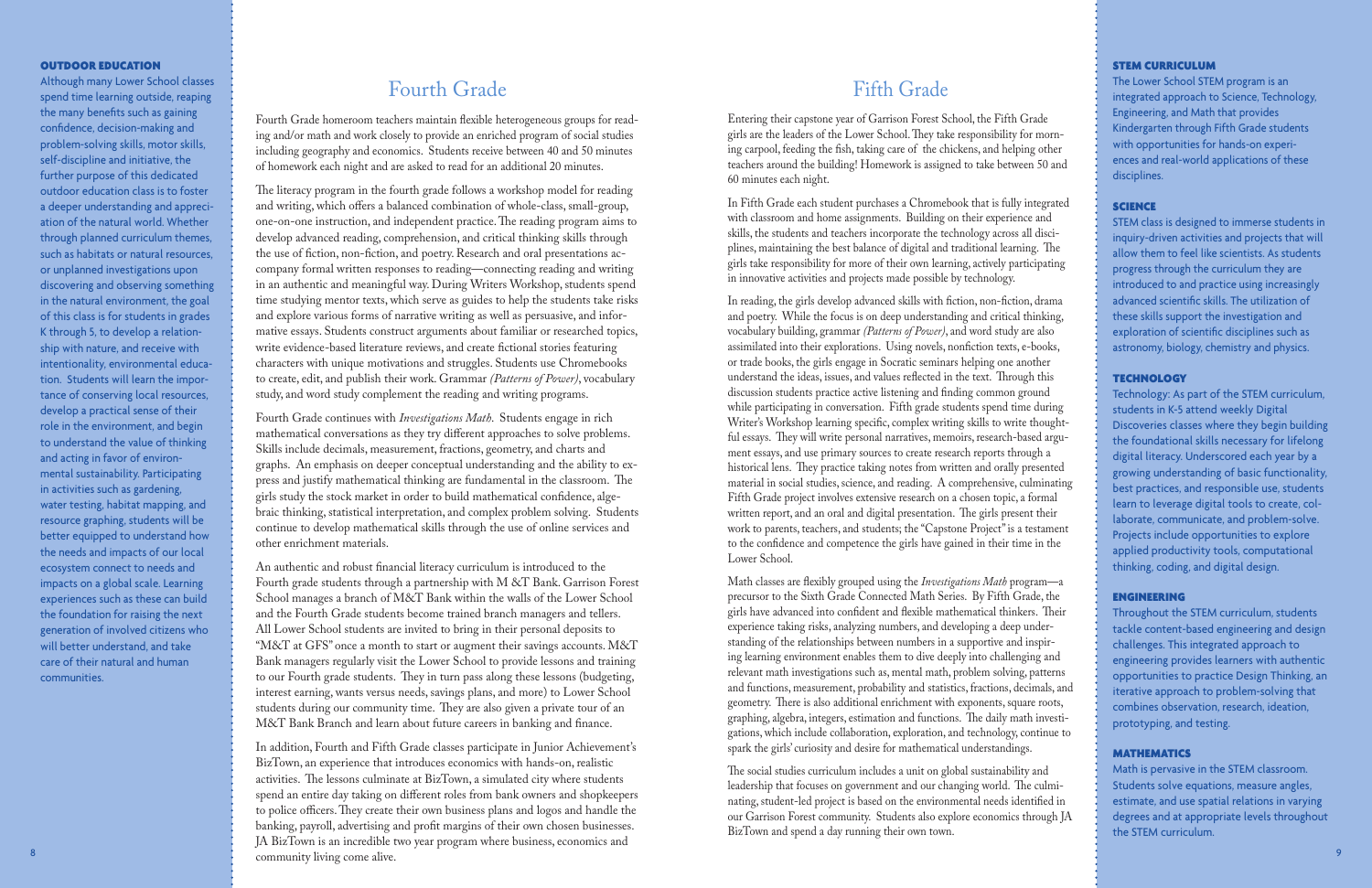### COMMUNITY SERVICE

Beginning in Kindergarten, the girls lead different community service and outreach projects based on the five United Nations Rights of Children – shelter, nutrition, education, the environment, and health. Each grade takes on a project related to one of these themes and engages the rest of the community in supporting its cause. Whether preparing lunches for a local food pantry, or supporting Defenders of Animal Rights, the girls experience the power of working collaboratively and advocating for others in need.

#### SOCIAL STUDIES

The Social Studies curriculum promotes an understanding of self and a respect for and appreciation of others from those in our community to other people and cultures around the world. This goal is accomplished both inside and outside the classroom through themes and activities, literature, assemblies, field trips, Morning Meeting topics, and community service projects. In our youngest classes, the focus moves from self, to peers, to family, and to the immediate community. Then the curriculum grows to include a larger focus on geography, cultures, and traditions that are less familiar to the students. Beginning in Second Grade, *Time for Kids* provides an avenue for discussing and understanding current events, geography, and different cultural mores.

## Extracurricular Programs and Activities

**Afterschool Care:** This program is for students from five-years-old through Fifth Grade. Pick-up is either at 5:00 or at 6:00 p.m.

### **Woodlands at Garrison Forest School:**

Our *Woodlands* Program is an array of extracurricular offerings which allow for girls to make broader social interactions, explore new learning opportunities, express themselves, and have fun in a variety of activities and clubs rooted in the mission, vision, and warmth of the Lower School.

Offerings include: Art Club, Robotics, Girl Scouts, Engineering Club, Drama Club, Coding Club, Grizzlies on the Go, Music Club, Nature Club and more. Our menu of options changes periodically to give our students exposure to quality programming that will advance learning and ignite new passions and interests!

**Instrumental Music:** Private after-school instrumental lessons are offered in piano and violin beginning in Kindergarten. Guitar and flute are offered beginning in Fourth and Fifth Grades.

**Riding:** From Kindergarten to Fifth Grades, students may opt for lessons in lieu of one Physical Education class once a week. Additional programs are available to experienced riders after school and on weekends.

**Robotics:** The Robotics Club is for students in Fourth and Fifth Grades. It meets one to two days a week after school.

**Sports:** During various seasons, sports opportunities are available for our girls depending on the season and availability of resources. Field Hockey and Lacrosse Clnics are available for grades K-2 and 3-5, where girls learn foundational skills and enjoy spending time with members and coaches of the varsity teams.

*There may be additional charges for these extra-curricular activities.*

### Sample Schedule

### GRIZZLY GATHERING AND SOCIAL SKILLS

Once a week our entire Lower School community gathers together to sing, learn, share presentations, and celebrate birthdays and other special events. During this time, the girls are given opportunities to practice their public speaking skills as they share their learning in a supportive and encouraging environment.

The Lower School counselor meets with grade level groups, small groups, and individuals to discuss changes and challenges in their lives. She emphasizes the skills necessary to make wise decisions in difficult and risky situations. Group lessons can include respect, feelings, self-esteem, kindness, friendship, empathy, teamwork, and body image. Beginning in Fourth Grade, the counselor and Science teacher address important topics such as drugs, alcohol, and human development in an age-appropriate manner.

### LUNCH

Students in Kindergarten through Fifth Grades eat lunch in Alumnae Hall. Because Lower School students do not have the ability to make healthy choices from such a wide selection, they are encouraged to bring a lunch; but they also have the option of buying a hot lunch beginning in Third grade. Milk and water are provided for all students In the dining hall. Weekly menus are available on the GFS website.

MM = Morning Meeting RC = Responsive Classroom HR = Homeroom

|               | Monday                              | Tuesday           | Wednesday             | Thursday          | Friday                |
|---------------|-------------------------------------|-------------------|-----------------------|-------------------|-----------------------|
| $8:00 - 8:25$ | <b>MM</b>                           | <b>RC</b>         | <b>RC</b>             | Late Start        | <b>MM</b>             |
| 8:25-8:45     | MM/RC                               | Art $(A)$         | Language Arts         | MM/RC             | MM/RC                 |
| 8:25-9:05     |                                     | Music (B)         |                       |                   |                       |
| $9:10 - 9:30$ | Language Arts<br>Spanish<br>Library | Science/          |                       | Math              | Language Arts         |
| 9:30-9:50     |                                     | Imagineering      |                       |                   |                       |
| 9:55-10:15    |                                     | Language Arts     | Math                  |                   |                       |
| 10:15-10:35   |                                     |                   |                       |                   |                       |
| 10:40-11:00   |                                     |                   |                       | <b>Spanish</b>    | <b>Social Studies</b> |
| 11:00-11:20   |                                     |                   |                       |                   |                       |
| 11:25-11:45   | Lunch/Recess                        | Lunch/Recess      | Lunch/Recess          | Lunch/Recess      | Lunch/Recess          |
| 11:45-12:05   |                                     |                   |                       |                   |                       |
| 12:05-12:10   |                                     |                   |                       |                   |                       |
| 12:10-12:20   |                                     |                   |                       |                   |                       |
| 12:20 -12:40  | <b>Social Studies</b>               | PE                | <b>Music</b>          | Art               | Science/              |
| 12:40-1:00    |                                     |                   |                       |                   | Imagineering          |
| $1:05 - 1:25$ | PE                                  | <b>Math</b>       | <b>Social Studies</b> | Language Arts     | PE                    |
| 1:25-1:45     |                                     |                   |                       |                   |                       |
| 1:50-2:10     | Math                                |                   | Show and Share        |                   | Math                  |
| 2:10-2:30     |                                     |                   |                       |                   |                       |
| 2:35-2:55     |                                     | <b>Read Aloud</b> | Science/              | <b>Read Aloud</b> |                       |
| 2:55-3:15     |                                     | <b>Spanish</b>    | Imagineering          |                   |                       |
| $3:15 - 3:25$ | <b>HR</b>                           | <b>HR</b>         | <b>HR</b>             | <b>HR</b>         | <b>HR</b>             |
| 3:25          | <b>DISMISSAL</b>                    |                   |                       |                   |                       |

"I love GFS. It is the best school ever because everyone is nice, and the teachers are *amazing*! Everyone takes care of one another." Hannah, Grade 3